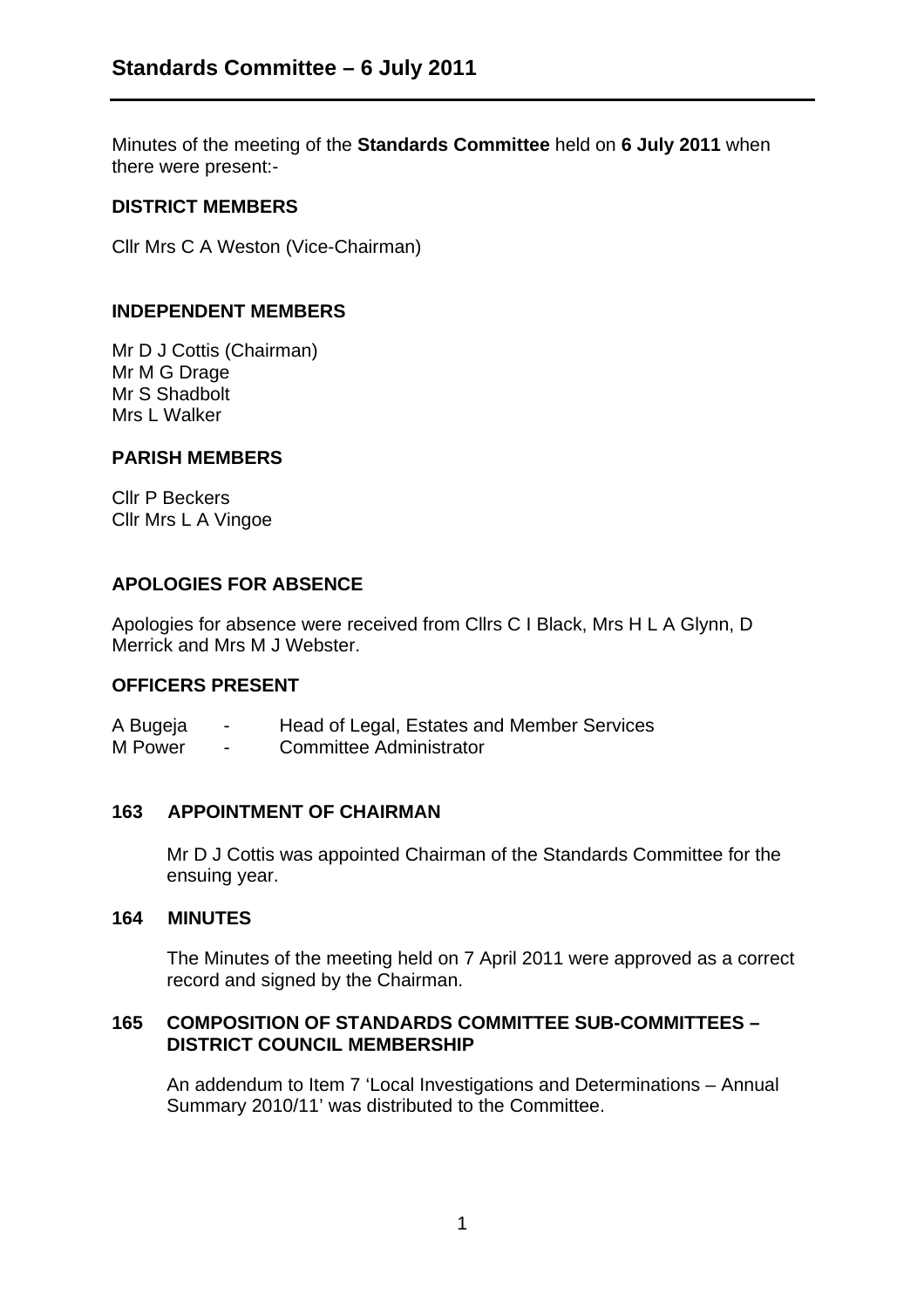Members requested that a short refresher training session be held for Assessment Sub-Committee Members immediately prior to commencement of the Sub-Committee.

It was felt that there needs to be in place a system of using a substitute Member should it be known in advance that a Member of the Group allocated to the Assessment/Review/Hearing will not be available to attend a Sub-Committee meeting. Under this system an alternative Member will be drawn from one of the other Groups, alphabetically and on a rota basis. This will ensure that, where possible, the Sub-Committee will be appropriately represented.

# **Resolved**

- (1) That membership of the Standards Committee Assessment Sub-Committees, which have been formed to assess, review and hear complaints on a rota basis, remain the same as last year, with the exception of the replacement of Cllr P A Capon with Cllr Mrs M J Webster in Group A.
- (2) That a system of using a substitute Member, should it be known in advance that a Member of the Group in question will not be available to attend a Sub-Committee meeting, be introduced, alphabetically and on a rota basis.
- (3) That the Annual Summary of Local Investigations and Determinations for the 2010/11 Municipal Year be received. (HLEMS)

### **166 THE LOCALISM BILL AND DEVELOPMENT OF A REPLACEMENT STANDARDS FRAMEWORK**

The Committee considered the report of the Head of Legal, Estates and Member Services on progress in developing arrangements for a Standards framework, as agreed by Council (Minute 120/11 refers), following the proposed abolition of the current statutory Standards regime.

The Localism Bill has completed its second reading in the House of Lords and current thinking of the Lords is that there ought to be a structure in place that obliges Councils to adopt a Code of Conduct and retain a Standards Committee. It was noted that until the new legislation comes into effect the current Standards regime will continue to apply.

The public legal partnership, comprising authorities from Essex, Suffolk and Hertfordshire, is working together to design a common framework for discussion and consideration by their respective authorities. An advantage of a common approach is the opportunity for greater certainty and efficiencies in authorities that have geographical proximity. Draft documentation produced by the partnership will be the subject of detailed consultation but it will be a matter for each individual Council to determine the nature and extent of the arrangements it wishes to adopt.